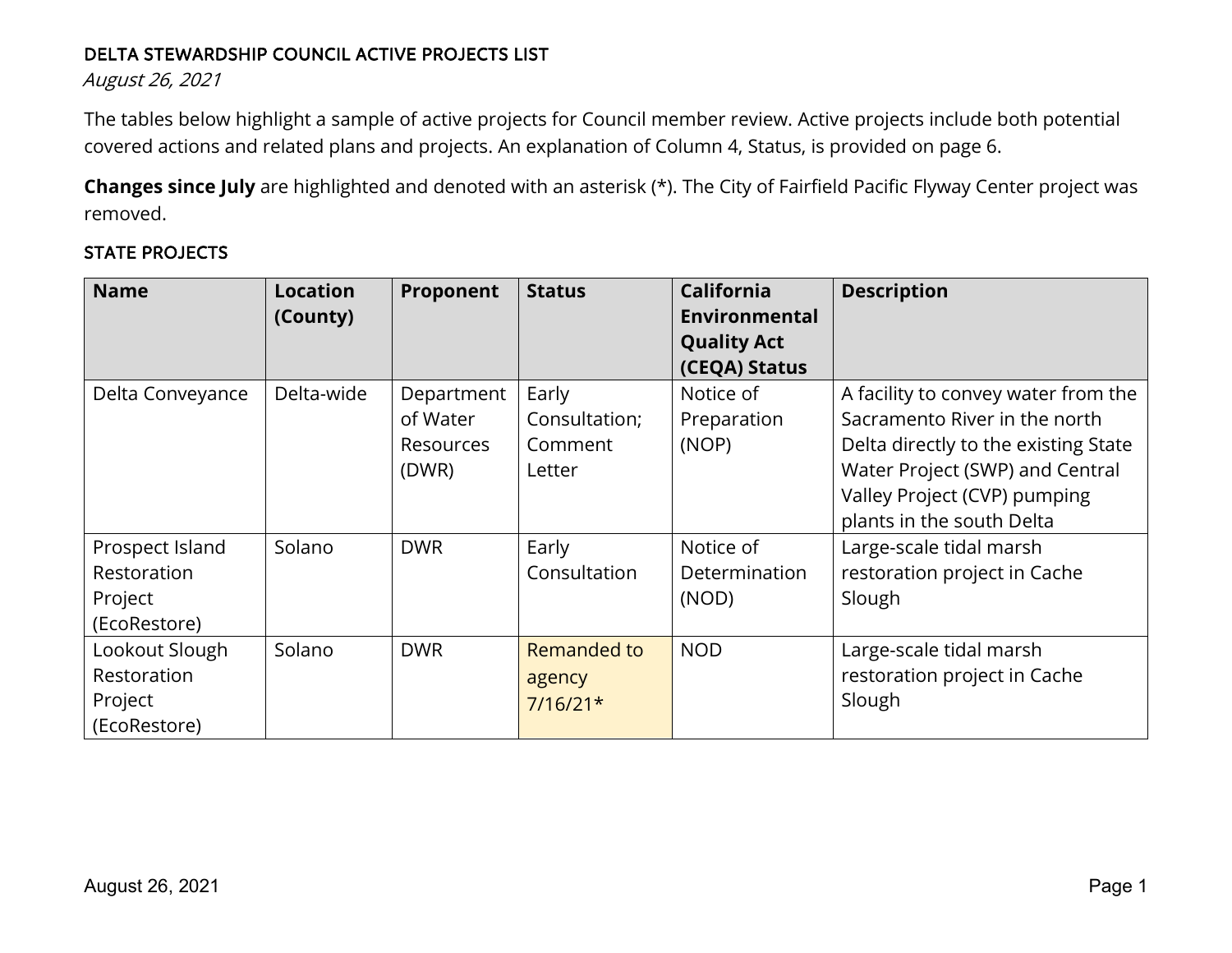| <b>Name</b>                                                                                         | <b>Location</b><br>(County)         | Proponent                                                        | <b>Status</b>         | <b>California</b><br><b>Environmental</b><br><b>Quality Act</b><br>(CEQA) Status | <b>Description</b>                                                                                                  |
|-----------------------------------------------------------------------------------------------------|-------------------------------------|------------------------------------------------------------------|-----------------------|----------------------------------------------------------------------------------|---------------------------------------------------------------------------------------------------------------------|
| <b>Franks Tract</b><br>Futures 2020<br>Reimagined                                                   | Contra<br>Costa                     | California<br>Department<br>of Fish and<br>Wildlife<br>(CDFW)    | Comment<br>Letter     | Not Initiated                                                                    | Explore options for improving<br>ecosystem, water quality,<br>recreation, and community<br>benefits at Franks Tract |
| <b>Central Valley</b><br><b>Flood Protection</b><br>Plan 2022 Update                                | Sacramento,<br>San Joaquin,<br>Yolo | <b>DWR</b>                                                       | Early<br>Consultation | Not Initiated                                                                    | Five-year update to the State's<br>plan for investments in flood<br>management in the Central Valley                |
| Long-Term Salinity<br><b>Barrier Project</b>                                                        | Delta-wide                          | <b>DWR</b>                                                       | Monitoring            | Not started                                                                      | Program to periodically<br>implement salinity barriers within<br>the Delta during drought<br>conditions*            |
| American River<br><b>Common Features</b><br>(ARCF):<br>Sacramento River<br>East Levee<br>Contract 3 | Sacramento                          | DWR,<br>Sacramento<br>Area Flood<br>Control<br>Agency<br>(SAFCA) | Comment<br>Letter*    | Supplemental<br>EIR/EIS                                                          | Levee improvement project along<br>the east bank of the Sacramento<br>River                                         |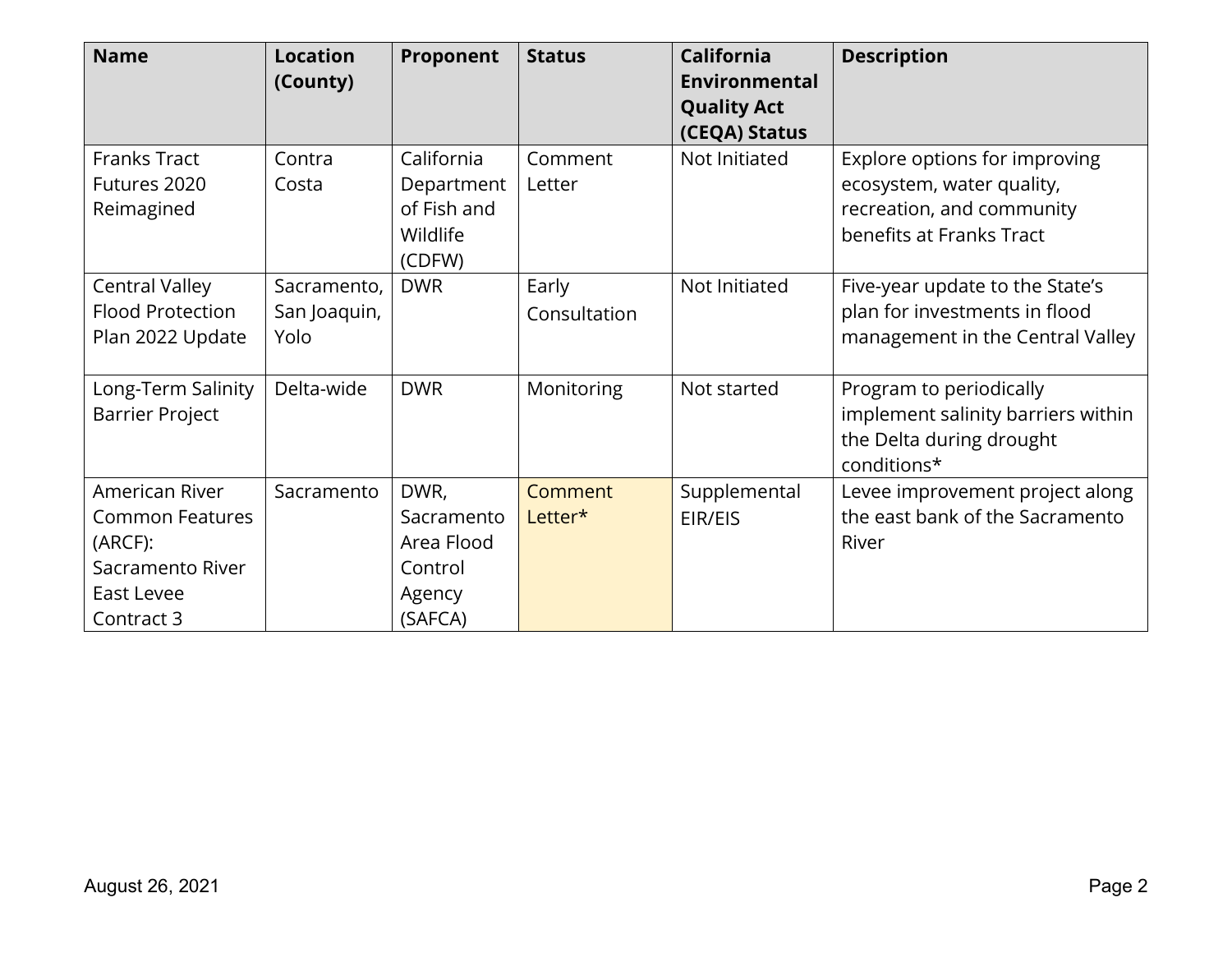# REGIONAL PROJECTS

| <b>Name</b>      | <b>Location</b><br>(County) | Proponent            | <b>Status</b>     | <b>CEQA Status</b>     | <b>Description</b>                                                  |
|------------------|-----------------------------|----------------------|-------------------|------------------------|---------------------------------------------------------------------|
| Valley Link Rail | San Joaquin                 | Tri Valley           | Early             | Final                  | Proposed railway that would link                                    |
| Project          |                             | <b>Regional Rail</b> | Consultation,     | Environmental          | Tracy and Stockton to existing Bay                                  |
|                  |                             | Authority            | Comment<br>Letter | Impact Report<br>(EIR) | Area transit systems (Bay Area<br>Rapid Transit [BART] and Altamont |
|                  |                             |                      |                   |                        | Corridor Express [ACE])                                             |
| Plan Bay Area    | Contra                      | Metropolitan         | Early             | Draft EIR              | Update to the Regional                                              |
| 2050             | Costa,                      | Transportation       | Consultation;     |                        | Transportation Plan/Sustainable                                     |
|                  | Solano                      | Commission           | Comment           |                        | <b>Communities Strategy (RTP/SCS)</b>                               |
|                  |                             | (MTC)                | Letter*           |                        | which projects regional growth                                      |
|                  |                             |                      |                   |                        | patterns and prioritizes                                            |
|                  |                             |                      |                   |                        | transportation investments                                          |
| 2022 RTP/SCS     | San Joaquin                 | San Joaquin          | Comment           | <b>NOP</b>             | Update to the RTP/SCS, a                                            |
|                  |                             | Council of           | letter            |                        | comprehensive long-range                                            |
|                  |                             | Governments          |                   |                        | transportation plan for San Joaquin                                 |
|                  |                             | (SICOG)              |                   |                        | County.                                                             |
| Eastern San      | San Joaquin                 | Eastern San          | Comment           | Not applicable         | Strategies and potential projects to                                |
| Joaquin          |                             | Joaquin              | Letter            |                        | enable the groundwater basin to                                     |
| Groundwater      |                             | Groundwater          |                   |                        | reach long term sustainability by                                   |
| Sustainability   |                             | Sustainability       |                   |                        | 2040.                                                               |
| Plan (GSP)       |                             | Agency (GSA)         |                   |                        |                                                                     |
| Eastern Contra   | Contra                      | <b>East Contra</b>   | Comment           | Not applicable         | Strategies and potential projects to                                |
| Costa GSP        | Costa                       | Costa                | Letter            |                        | enable the groundwater basin to                                     |
|                  |                             | Groundwater          |                   |                        | reach long term sustainability by                                   |
|                  |                             | Sustainability       |                   |                        | 2040                                                                |
|                  |                             | Working              |                   |                        |                                                                     |
|                  |                             | Group                |                   |                        |                                                                     |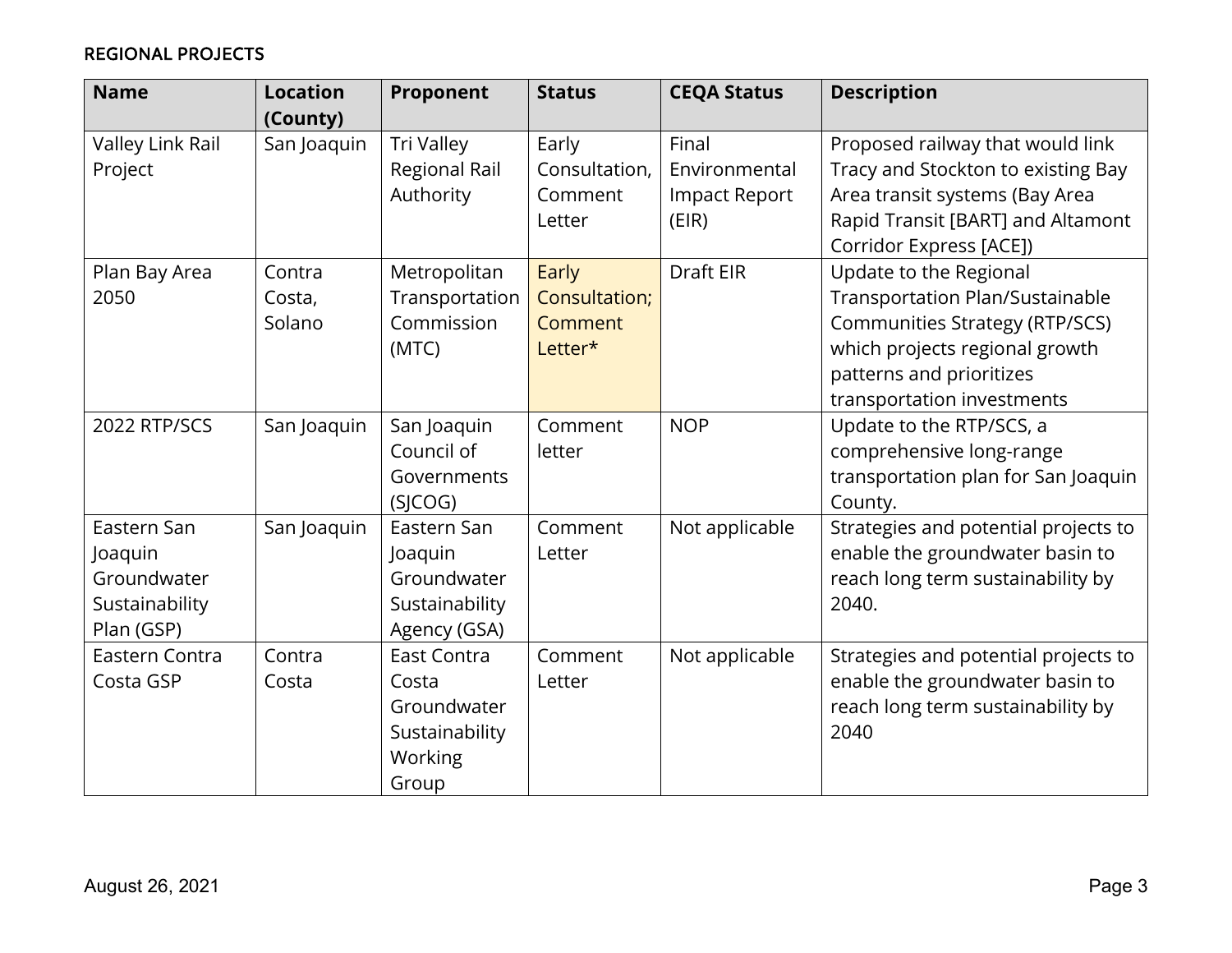# LOCAL PROJECTS

| <b>Name</b>                                                           | <b>Location</b><br>(County) | Proponent                      | <b>Status</b>                                           | <b>CEQA Status</b>                                        | <b>Description</b>                                                                                                                                                     |
|-----------------------------------------------------------------------|-----------------------------|--------------------------------|---------------------------------------------------------|-----------------------------------------------------------|------------------------------------------------------------------------------------------------------------------------------------------------------------------------|
| <b>Stone Lakes</b><br>Restoration<br>Project                          | Sacramento                  | Sacramento<br>County           | Early<br>Consultation;<br>Anticipating<br>Certification | <b>Initial Study</b><br>(IS)/Negative<br>Declaration (ND) | Large-scale seasonal wetland and<br>riparian and oak woodland<br>restoration and enhancement<br>project in the Stone Lakes National<br>Wildlife Refuge                 |
| Cache Slough<br>Complex Habitat<br>Conservation<br>Plan (HCP)         | Solano, Yolo                | Solano<br>County               | Monitoring                                              | Not Initiated                                             | Plan to provide coverage for<br>endangered species take at existing<br>water supply diversions and intakes                                                             |
| <b>Bees Lake</b><br>Habitat<br>Restoration                            | Yolo                        | City of West<br>Sacramento     | Comment<br>Letter                                       | <b>NOD</b>                                                | Restore historic physical and<br>ecological processes and improve<br>public access management.                                                                         |
| Development<br>Title, Chapter 9-<br>1080 Agricultural<br>Mitigation   | San Joaquin                 | San Joaquin<br>County          | Comment<br>Letter                                       | Exempt                                                    | Proposed text amendments to<br>County code relating to mitigation<br>for conversion of agricultural land<br>to other uses or zoning<br>designations                    |
| <b>Grand Island</b><br>Levee Seepage<br><b>Cutoff Wall</b><br>Project | Sacramento                  | Reclamation<br>District 3      | Certified<br>without<br>appeal                          | <b>IS/MND</b>                                             | Repair approximately 1,250 linear<br>feet of levee on the west side of<br>Grand Island, along the left<br>riverbank of Steamboat Slough.                               |
| <b>Byron Airport</b><br>Development<br>Program*                       | Contra Costa*               | <b>Contra Costa</b><br>County* | Comment<br>Letter in<br>progress*                       | Draft EIR*                                                | Amend the Airport Land Use<br>Compatibility Plan, General Plan,<br>and Planned Unit District zoning to<br>substantially broaden the range of<br>uses allowed by-right* |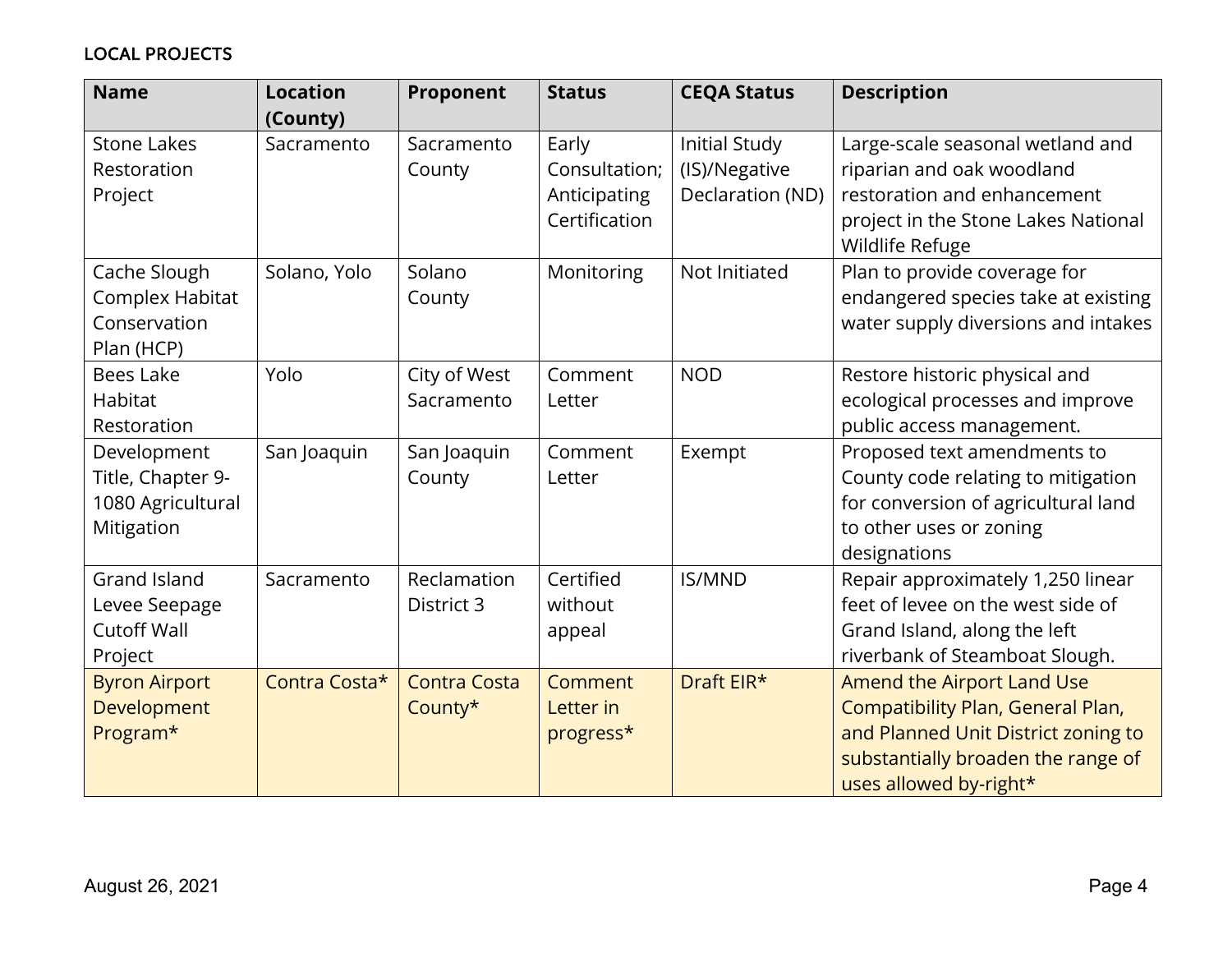| <b>Name</b>                                                         | Location<br>(County) | Proponent                                | <b>Status</b>                            | <b>CEQA Status</b> | <b>Description</b>                                                                                                                                                    |
|---------------------------------------------------------------------|----------------------|------------------------------------------|------------------------------------------|--------------------|-----------------------------------------------------------------------------------------------------------------------------------------------------------------------|
| <b>North</b><br><b>Mokelumne River</b><br>Multi-Benefit<br>Project* | San Joaquin*         | Reclamation<br>District 38*              | Certification<br>submitted<br>$7/17/21*$ | $NOD*$             | Levee improvements and waterside<br>habitat enhancement on Staten<br>Island along the North Mokelumne<br>River*                                                       |
| Solano<br><b>Multispecies</b><br>$HCP*$                             | Solano*              | Solano<br><b>County Water</b><br>Agency* | Monitoring*                              | Not initiated*     | Provide coverage for endangered<br>species take that may result from<br>future urban growth, infrastructure,<br>and ongoing operations and<br>maintenance activities* |

#### OTHER PROJECTS

| <b>Name</b>  | <b>Location</b> | Proponent      | <b>Status</b>         | <b>CEQA Status</b> | <b>Description</b>                  |
|--------------|-----------------|----------------|-----------------------|--------------------|-------------------------------------|
|              | (County)        |                |                       |                    |                                     |
| Delta        | Delta-wide      | U.S. Army      | <b>Comment Letter</b> | Notice of Intent   | A facility to convey water from the |
| Conveyance   |                 | Corps of       |                       | (NOI) to           | Sacramento River in the north       |
|              |                 | Engineers      |                       | prepare a Draft    | Delta directly to the existing SWP  |
|              |                 | (USACE)        |                       | Environmental      | and CVP pumping plants in the       |
|              |                 |                |                       | Impact Study       | south Delta. The scope is limited   |
|              |                 |                |                       | (EIS)              | to construction activities,         |
|              |                 |                |                       |                    | structures, and modifications to    |
|              |                 |                |                       |                    | federal levees and navigation       |
|              |                 |                |                       |                    | projects.                           |
| Los Vagueros | Contra          | Contra Costa   | Anticipating          | Final              | <b>Expansion of Los Vaqueros</b>    |
| Reservoir    | Costa           | Water District | Certification         | Supplement to      | Reservoir, and construction of new  |
| Second       |                 |                |                       | the Final          | and replacement water supply        |
| Expansion    |                 |                |                       | EIR/EIS            | infrastructure                      |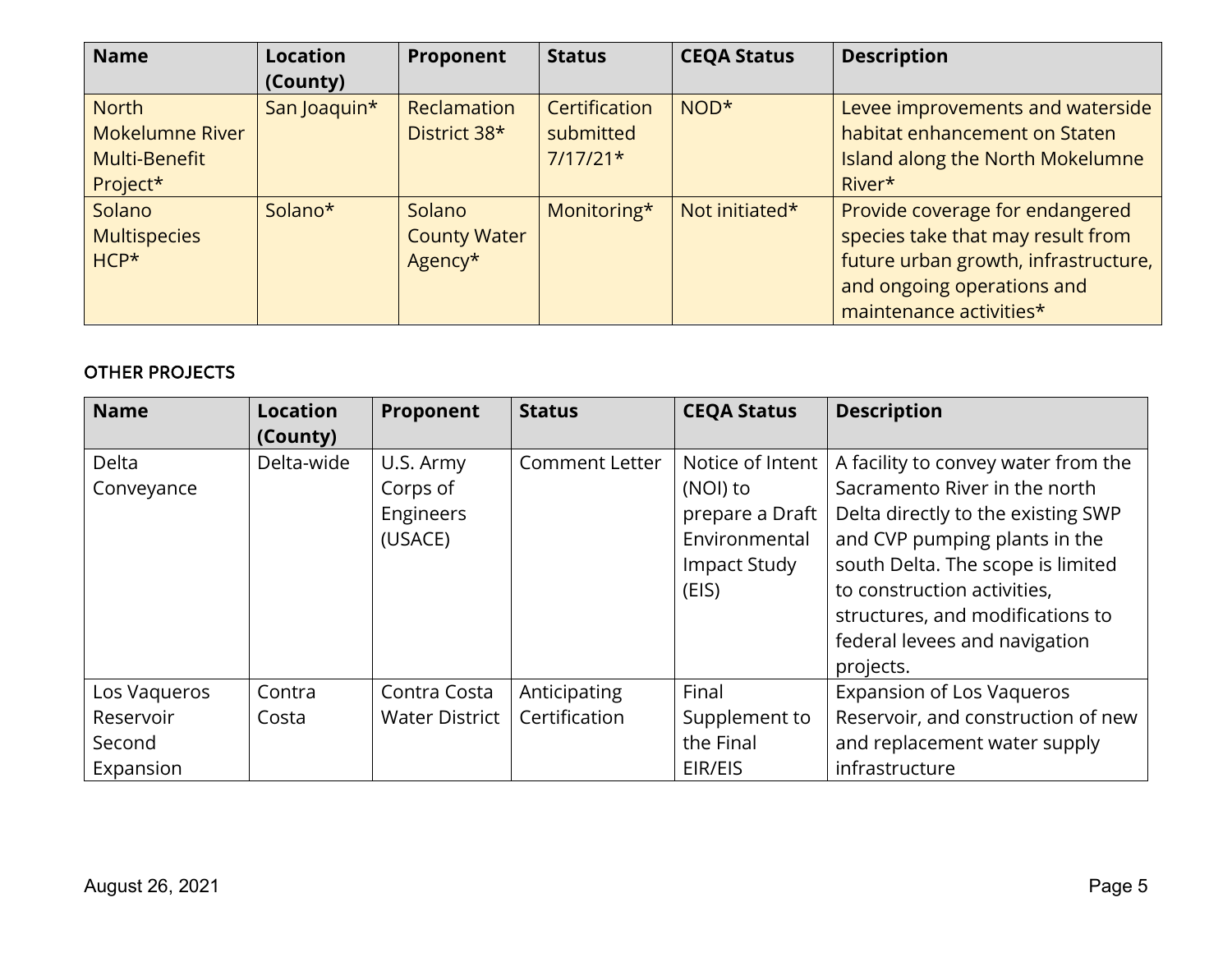| <b>Name</b>                                                                 | <b>Location</b><br>(County)     | Proponent                                                                   | <b>Status</b>         | <b>CEQA Status</b> | <b>Description</b>                                                                                                                                |
|-----------------------------------------------------------------------------|---------------------------------|-----------------------------------------------------------------------------|-----------------------|--------------------|---------------------------------------------------------------------------------------------------------------------------------------------------|
| Mossdale Tract<br>Area Urban<br><b>Flood Risk</b><br><b>Reduction Study</b> | San Joaquin                     | San Joaquin<br>Area Flood<br>Control<br>Agency                              | Early<br>Consultation | Not Initiated      | Identify a plan to achieve an urban<br>level of flood protection for the<br><b>Mossdale Tract (Reclamation</b><br>District No. 17)                |
| Metropolitan<br><b>Water District</b><br><b>Climate Action</b><br>Plan      | Contra<br>Costa, San<br>Joaquin | Metropolitan<br><b>Water District</b><br>of Southern<br>California          | Monitoring            | <b>NOP</b>         | A strategy for reducing<br>greenhouse gas emissions<br>associated with future<br>construction, operation, and<br>maintenance activities           |
| Delta Cross<br><b>Channel Gate</b><br>Upgrades<br>Project                   | Sacramento                      | Reclamation                                                                 | Monitoring            | Not Initiated      | Provide for remote and more<br>frequent operation, to manage<br>water quality in the Central Delta<br>and at the SWP and CVP pumping<br>plants    |
| Yolo Bypass East<br>Levee Project                                           | Yolo                            | U.S. Army<br>Corps of<br>Engineers<br>(USACE)                               | Early<br>Consultation | <b>NOD</b>         | Improve portions of the east bank<br>of the Yolo Bypass levee from the<br>Sacramento Bypass south to the<br>Deep Water Ship Channel West<br>Levee |
| Liberty Island II<br>Conservation<br><b>Bank</b>                            | Solano, Yolo                    | RD 2093                                                                     | Early<br>consultation | <b>NOD</b>         | Create a tidal marsh conservation<br>bank and sell conservation credits<br>to offset the impacts of future<br>projects                            |
| Solano 4 Wind<br>Project*                                                   | Solano*                         | Sacramento<br>Municipal<br><b>Utilities</b><br><b>District</b><br>$(SMUD)*$ | Monitoring*           | Final EIR*         | Decommissioning of 59 existing<br>wind turbines and installation of<br>up to 22 new wind turbines, and<br>supporting infrastructure*              |